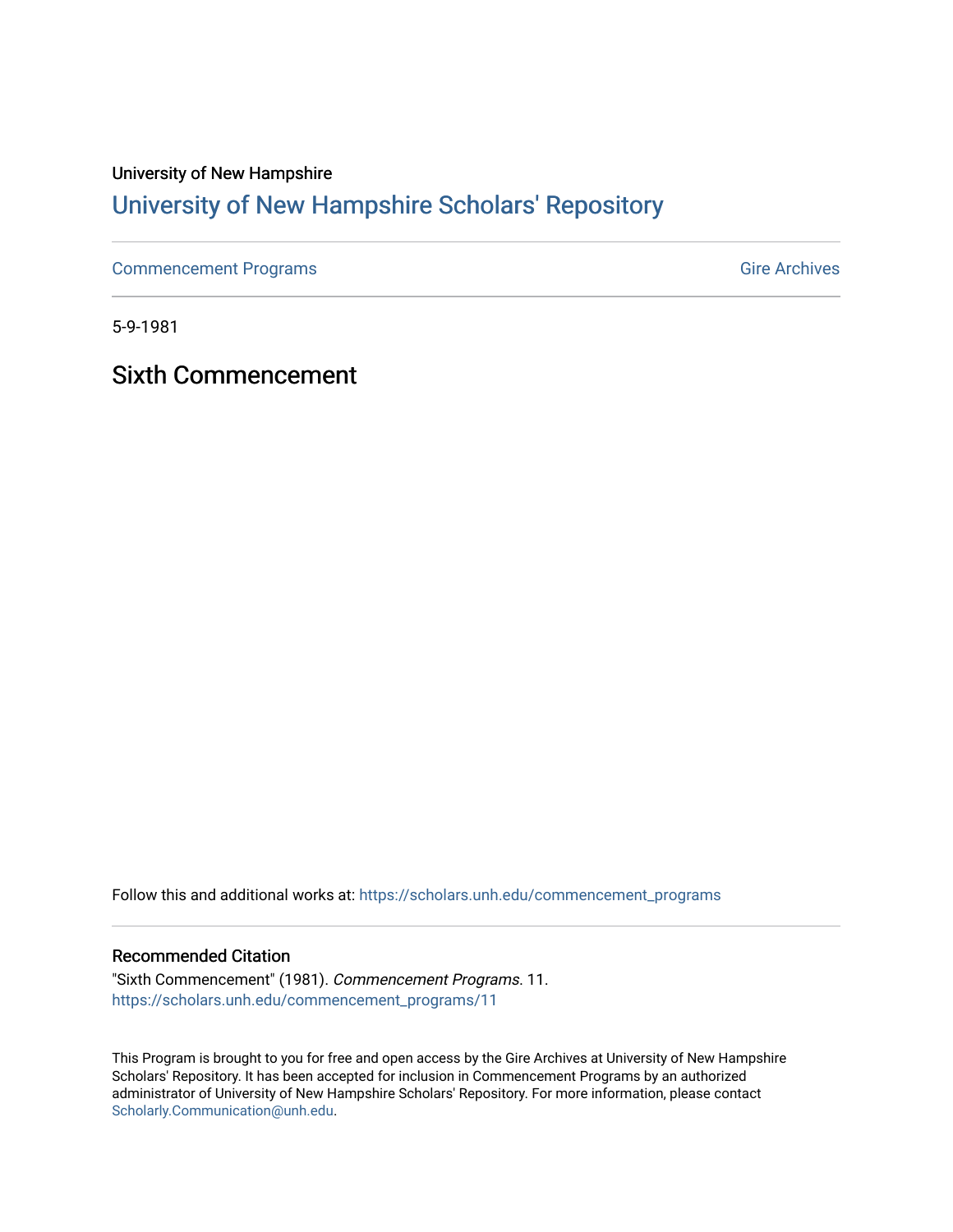

# *Sixth Commencement 9 May 1981*

*Franklin Pierce Law Center Concord, New Hampshire*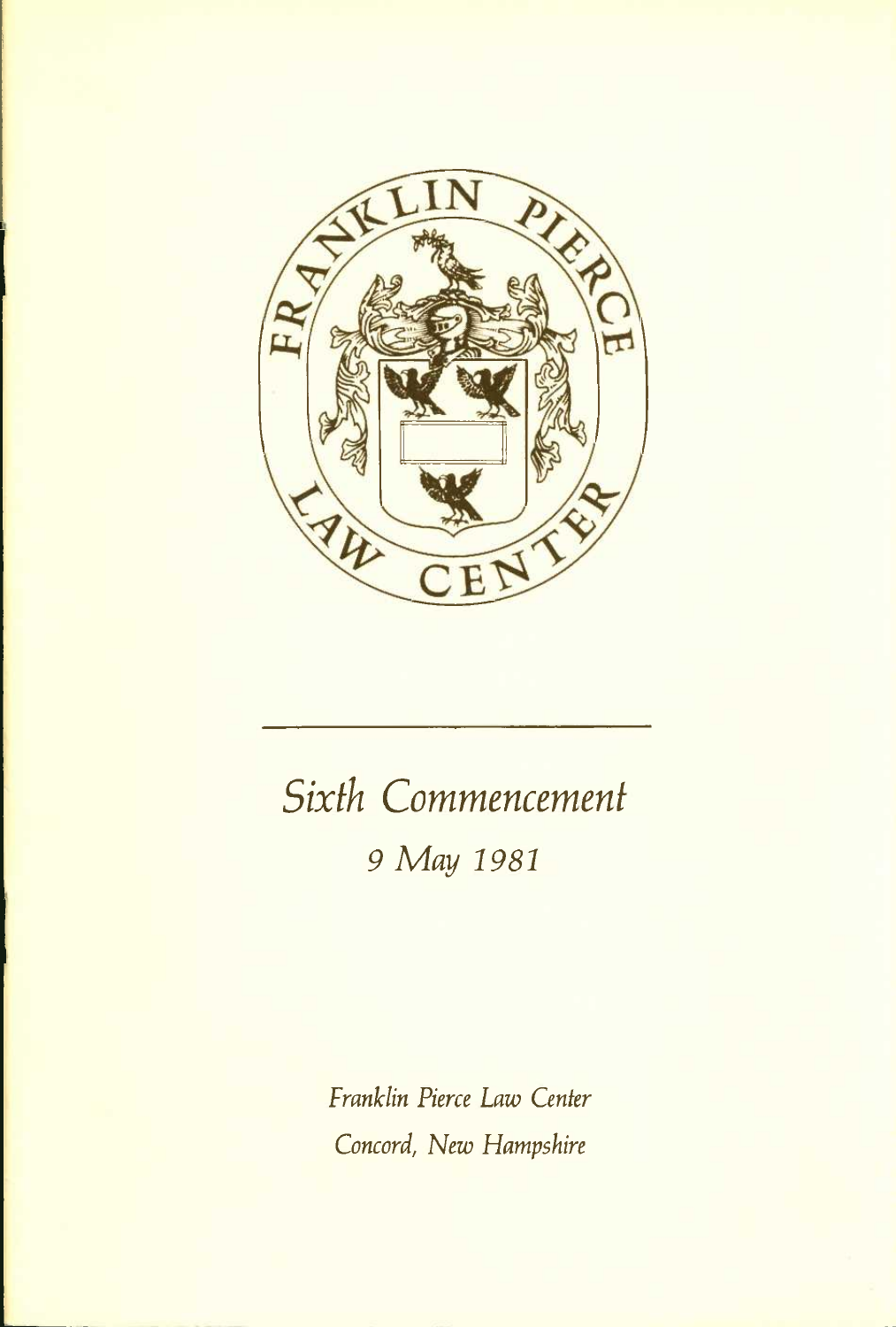# *Order of Exercises*

PRESIDING Robert H. Rines *President of the Law Center* 

#### PROCESSIONAL

#### WELCOME President Rines

### INTRODUCTION Robert M. Viles *Dean of the Law Center*

Stanley M. Brown, Esquire

F. Dane Buck, Jr. *Professor of Law*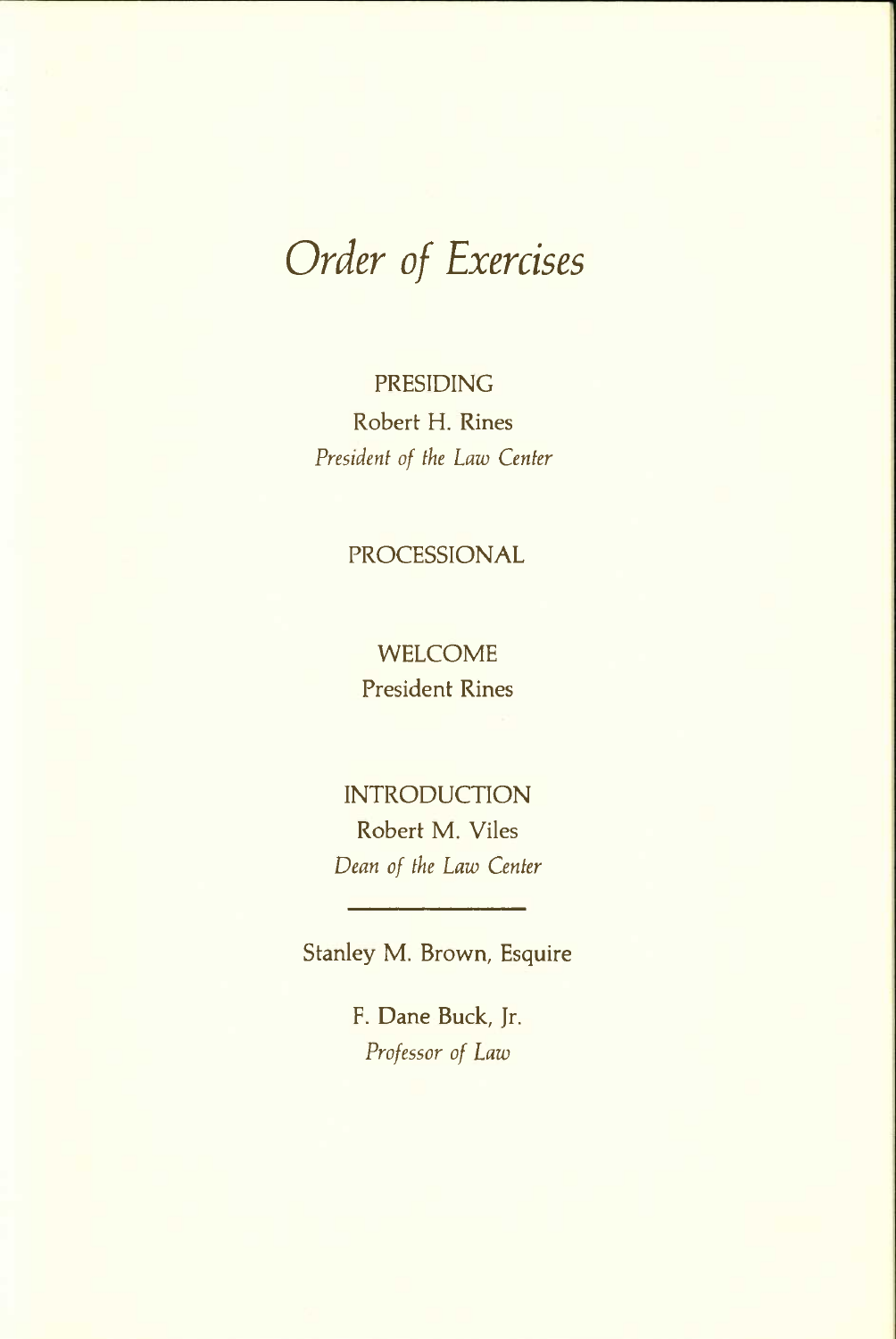#### AWARDING OF JURIS DOCTOR DEGREES

President Rines

Dean Viles

Arpiar G. Saunders, Jr. *Associate Dean* 

Kathryn A. Askins *Registrar* 

#### SPECIAL RECOGNITION AWARDS

CLOSING REMARKS

NATIONAL ANTHEM

RECESSIONAL

PRESIDENT'S RECEPTION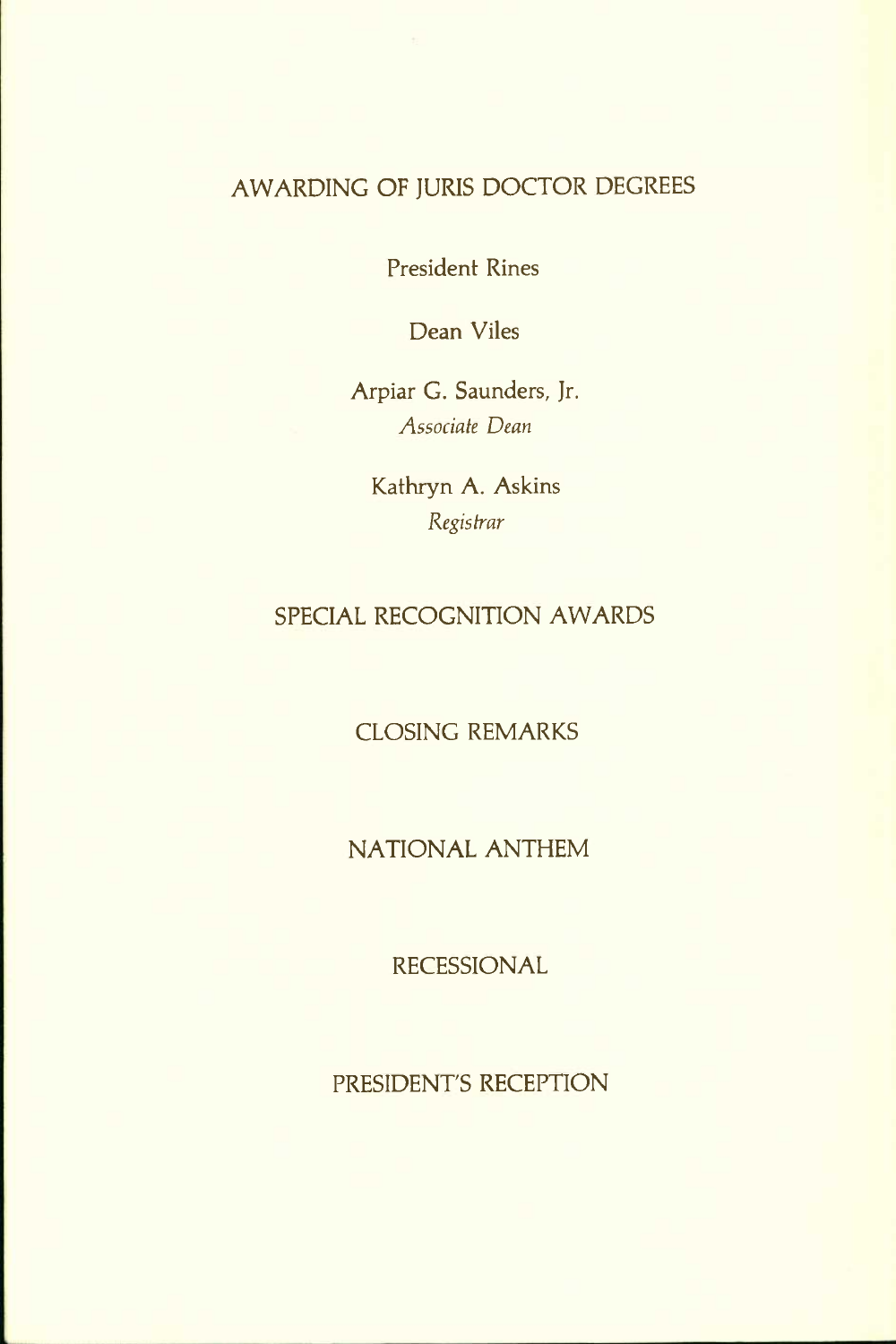### *Candidates for the ]uris Doctor Degree*

Alfred Marc Abel Concord, New Hampshire *B.A., Hofstra University M.A., University of Mass. - Amherst* 

Louis M. Arcidy Bedford, New Hampshire *B.A., St. Anselm's College* 

Thomas Ivan Arnold, III Brookline, New Hampshire *B.A., University of New Hampshire* 

Robert H. Ballan Hermon, New York *B.5., Clarkson College of Technology M.S., Clarkson College of Technology* 

Thomas Edward Bamberger Dover, New Hampshire *B.A., University of New Hampshire* 

Theodore William Barudin Concord, New Hampshire *B.A., University of Hartford M.S., University of Wisconsin* 

Eeda Jill Belkin Andover, Massachusetts *B.S., University of Chicago* 

Jerel David Bernardy Detroit Lakes, Minnesota *B.S., University of Minnesota* 

Thomas Vincent Blaber Whitestone, New York *B.5., Manhattan College, New York* 

Cynthia V. Blackmer Honeoye, New York *B.A., State University of New York at Buffalo* 

Stephen H. Blewett Surry, New Hampshire *B.A.. University of Southern Maine* 

Susan Bodine Teaneck, New Jersey *B.A., Bard College* 

Donald W. Boyajian Waterford, New York *B.A., Union College* 

Roberta Elizabeth Braunstein Monroe, Connecticut *B.F.A., University of Connecticut M.A., University of Connecticut* 

Edmund James Brennan Taunton, Massachusetts *B.S.M.E., Massachusetts Maritime Academy* 

Maurice Matthew Brooks Bethel, Maine *B.A., University of Maine* 

Diane Jane Cahn Cresskill, New Jersey *B.A., Skidmore College* 

Arthur Anthony Cerullo Maiden, Massachusetts *B.S.Ch.E., Tufts University M.S.Ch.E., Tufts University* 

Allan Gregory Charlap Elmira, New York *B.A., State University of New York at Binghamton M.A., State University of New York at Binghamton* 

Johanna M. Chromiak Bridgeport, Connecticut *A.B., University of Michigan* 

Susan Elizabeth Colman Huntington Woods, Michigan *B.S., University of Michigan* 

Bayla Goldsmith Cornell Lunenburg, Massachusetts *B.S., Boston State College* 

Philip Vincent Cortese Amsterdam, New York *B.A., Georgetown University M.P.A., Syracuse University* 

Thomas B. Cronmiller Rochester, New York *B.A., State University of New York at Geneseo*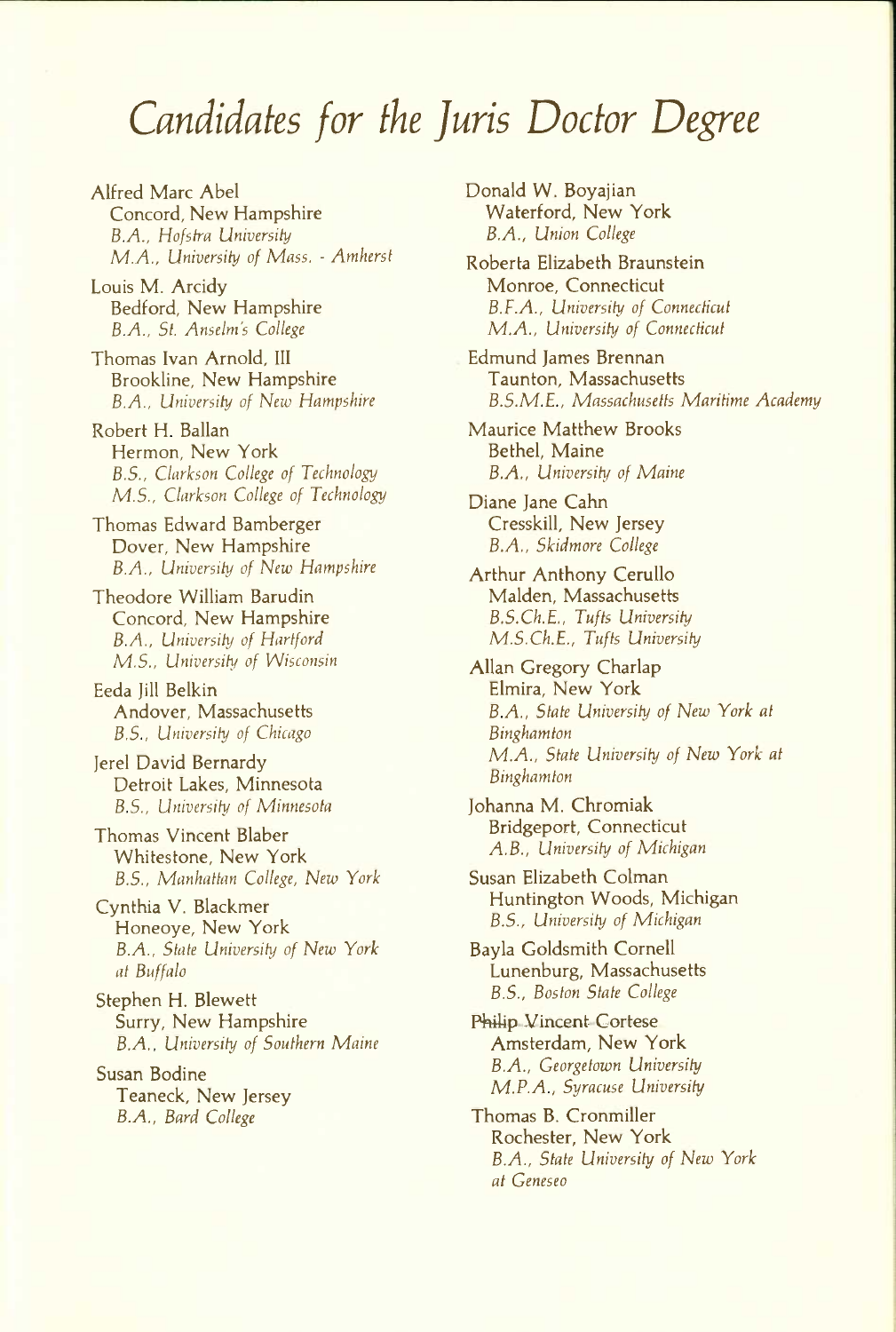John Edward Dabuliewicz Gardner, Massachusetts *B.A., Boston University* 

Katharine Amelia Daly Franklin, New Hampshire *B.A., Plymouth Stale College* 

Lorraine Pillman Donaldson Concord, New Hampshire *B.A., Merrimack College* 

Teresa Ann Dubuque Albuquerque, New Mexico *B.A., College of Our Lady of The Elms* 

Larry Bernard Dufault New London, New Hampshire *B.S., North Dakota State University M.S., North Dakota State University Ph.D., University of Connecticut* 

Ann Dell Duncan-Hively West Franklin, New Hampshire *B.S., University of Minnesota M.A., University of Minnesota Ph.D., University of Kansas* 

Thomas Casey Michael Dwyer Commack, New York *B.A., Villanova University* 

William R. Dysart Lansdowne, Pennsylvania *B.A., Alfred University* 

Muriel Ann Finnegan Boston, Massachusetts *B.A., Bridgewater State College* 

Hilda W. Fleisher Manchester, New Hampshire *B.A., University of North Carolina • Greensboro* 

Richard C. Follender Jersey City, New Jersey *B.A., University of New Hampshire* 

Ralph E. Frable Quakertown, Pennsylvania *B.S., The George Washington University*  Thomas Archibald Fredenburg Cato, New York *B.A., Oberlin College M.S.W., West Virginia University* 

Christopher John Garner Lockport, New York *B.A., Ithaca College* 

Ellen L. Gordon Manchester, New Hampshire *B.A., University of New Hampshire* 

Gregory Evan Gore Chicago, Illinois *B.A., Beloit College M.A., Roosevelt University* 

Sheldon L. Gottlieb Strafford, New Hampshire *B.A., Rutgers University M.A., Seton Hall University Ed.D., Boston University* 

Ellis James Hamilton Harrison, Maine *B.S.C.E., University of Maine M.B.A., University of Maine* 

Albert McKell Hassler, II Plattsburgh, New York *B.A., State University of New York at Plattsburgh* 

Laura W. Hilkovitz Laconia, New Hampshire *B.S., Medical College of Virginia* 

Barbara Butterfield Hill Lebanon, New Hampshire *B.A., University of New Hampshire* 

Judith Frances Hoer Chatham, Massachusetts *B.A., Case Western Reserve University* 

Sarah D. Hofmann-Mullett Dixon, Illinois *B.A., Rollins College* 

Eleanor H. Holmes Columbus, Ohio *B.A., Ohio Wesleyan University*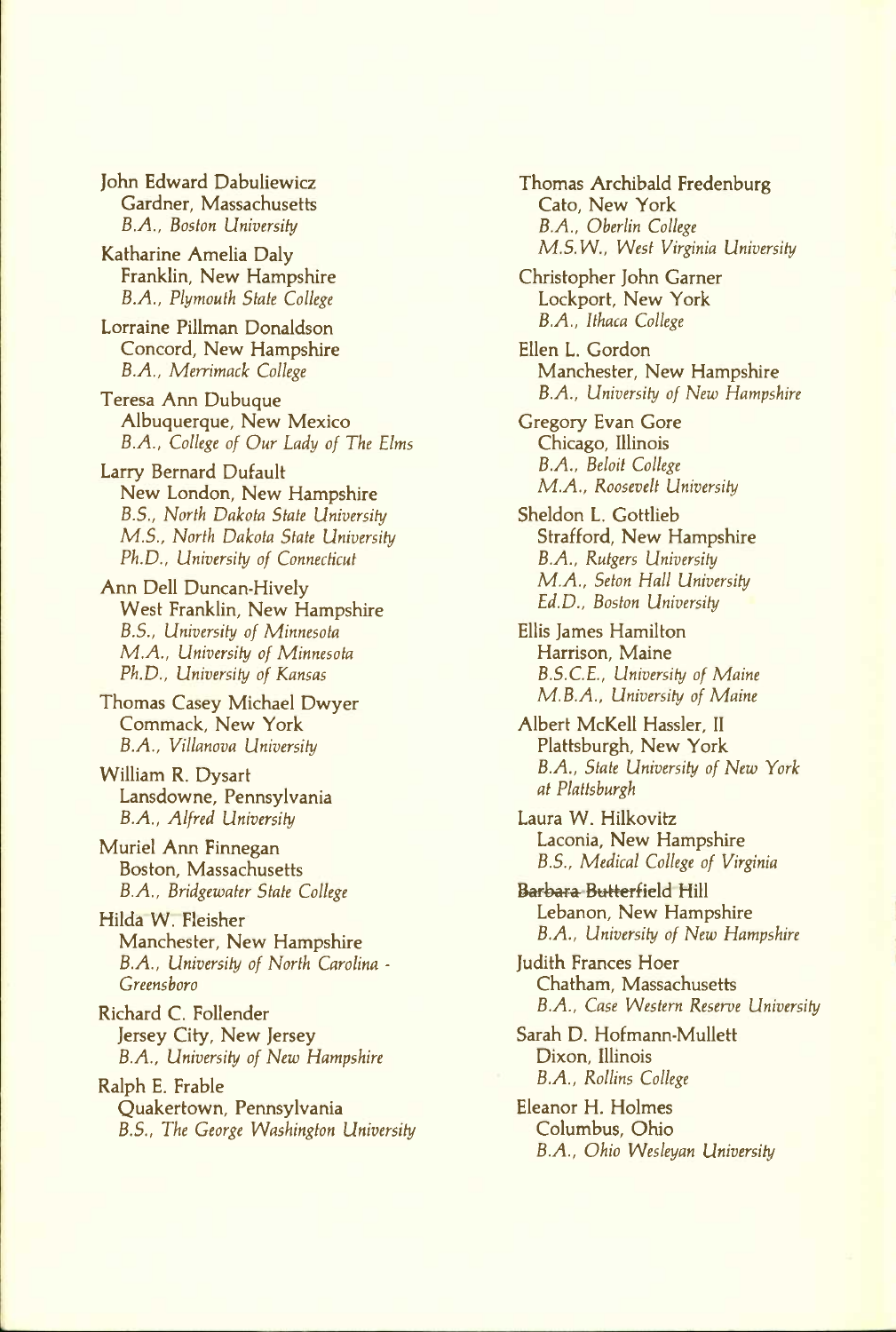Samuel ]. Humpert Vienna, Maine *B.A., Nasson College* 

Scott Francis Innes Charlestown, New Hampshire *B.A., University of New Hampshire* 

Paul Vincent Jabour, II Providence, Rhode Island *B.5., University of Rhode Island* 

James Kaklamanos Nashua, New Hampshire *B.A., University of New Hampshire* 

Susan Frances Keller Bow, New Hampshire *B.A., University of New Hampshire* 

Jonathan Jay Kirschner Miami, Florida *B.S., Florida State University* 

Emily Alice Knauper Midland, Michigan *B.A., Shimer College M.S., Northwestern University* 

George Peter Lagos Concord, New Hampshire *B.A., Keene State College* 

Marie C. Landroche Laconia, New Hampshire *B.A., University of Illinois* 

David Erik Lewis Laramie, Wyoming *B.A., University of Wyoming* 

James Peter Loring Brightwaters, Long Island *B.A., State University of New York at Oswego* 

Robert Marshall Marden Waterville, Maine *B.A., University of Maine* 

Christopher Howard Marraro Norwood, New Jersey *B.A., Gettysburg College M.S., University of Alberta* 

Kevin James McAllister Providence, Rhode Island *B.A., College of the Holy Cross* 

Wilhelmina Desda McFee Dysart, Iowa *B.S., Boston University M.S., Smith College Ph.D., The Ohio State University* 

Scott Denison McGuffin Northfield, New Hampshire *B.A., University of New Hampshire* 

Stephen Anton McLaughlin Denver, Colorado *B.A., University of Denver M.U.R.P., University of Colorado* 

Donald R. Milligan Brookville, Pennsylvania *B.S., Pennsylvania State University* 

Peter James Minkow Roslyn Heights, New York *B.A., University of Wisconsin M.P.H., University of California, Berkeley* 

Gary R. Molnar Gibsonia, Pennsylvania *B.S., Bucknell University* 

Thomas J. Monahan Concord, New Hampshire *B.S., Holy Cross College Ph.D., University of Connecticut* 

Keith Douglas Moon Niagara Falls, New York *B.B.A., Niagara University* 

John Ohaness Moushigian Watertown, Massachusetts *A.B., University of Notre Dame* 

David John Mullet Spencer, Massachusetts *B.S., Nichols College B.A., Nichols College* 

Nancy Krueger Murdock Derry, New Hampshire *B.S., Boston University M.Ed., University of New Hampshire*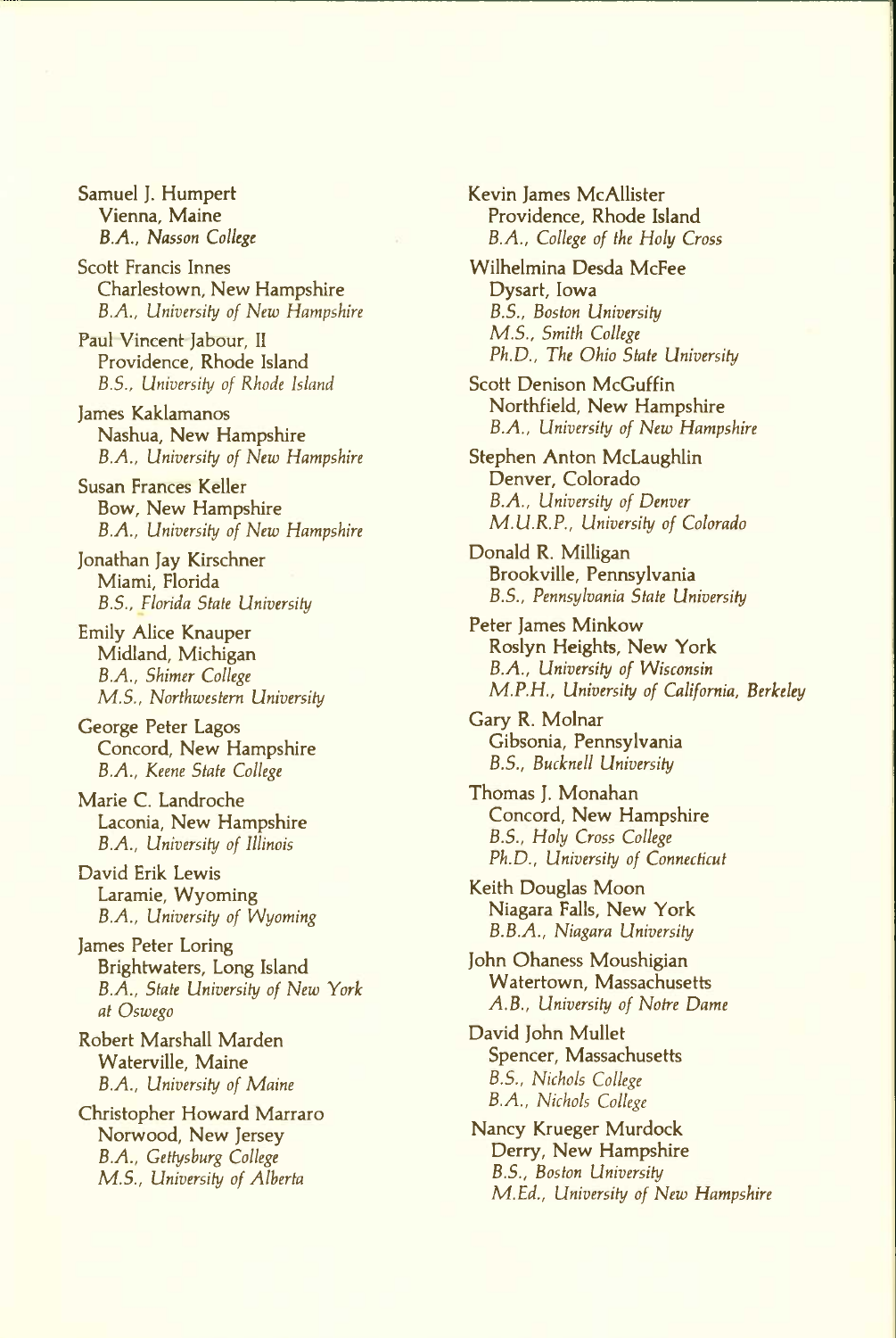Arnito S. Muskat Miami, Florida *B.A., University of Miami* 

Scott Walter Murray Barrington, New Hampshire *B.A., University of New Hampshire M.P.A., University of New Hampshire* 

Robert Eugene O'Connell, Jr. Portland, Maine *B.A., University of Southern Maine* 

Dennis Michael OTDriscoll Suncook, New Hampshire *A.B., Holy Cross College* 

Florence Knight Parker Warner, New Hampshire *A.B., University of North Carolina B.A., The George Washington University* 

Paul David Parnass Concord, New Hampshire *B.S., Massachusetts College of Pharmacy* 

Beth Leah Polner Great Neck, New York *B.A., State University of New York at Albany* 

Diane M. DiPasquale Puckhaber Ballston Spa, New York *B.A., Skidmore College* 

Raymond Philip Regan Concord, New Hampshire *B.S.E.E., Massachusetts Institute of Technology M.S., Rensselaer Polytechnic Institute* 

Lee Wilder Resseguie Oberlin, Ohio *A.B., Oberlin College* 

Paula Taft Rogers Concord, New Hampshire *B.A., University of New Hampshire* 

Katherine Renee Ryder Boscawen, New Hampshire *B.A., Wheaton College* 

Barbara Sabin-Brown Lee, Massachusetts *B.A., University of Massachusetts - Amherst* 

David Nils Sandberg Hampton, New Hampshire *B.S., Florida Southern College M.A., California State College at Hayward* 

Sally Hamilton Scherer Wrightsville Beach, North Carolina *B.A., Sweet Briar College* 

Stephen John Schulthess Enfield, Connecticut *B.A., University of New Haven* 

Jo-Ann Samson Shaw Vestal, New York *B.A., Harpur College (State University of New York at Binghamton) M.S., North Carolina State University Ph.D., Kansas State University* 

James Shortill Dover, New Hampshire *B.A., St. Dunstan's University* 

Richard Frank Silber Chevy Chase, Maryland *B.S., Beloit College* 

Steven H. Slovenski Lewiston, Maine *B.A., Hobart College* 

Sharon Anne Spickler Scarborough, Maine *B.A., University of Southern Maine* 

Ellen Strauss Weston, Connecticut *B.A., Western Connecticut State College* 

Peter M. Solomon Londonderry, New Hampshire *B.A., St. Anselm's College* 

Layne Lohr Steiner Concord, New Hampshire *B.A., Brenau College*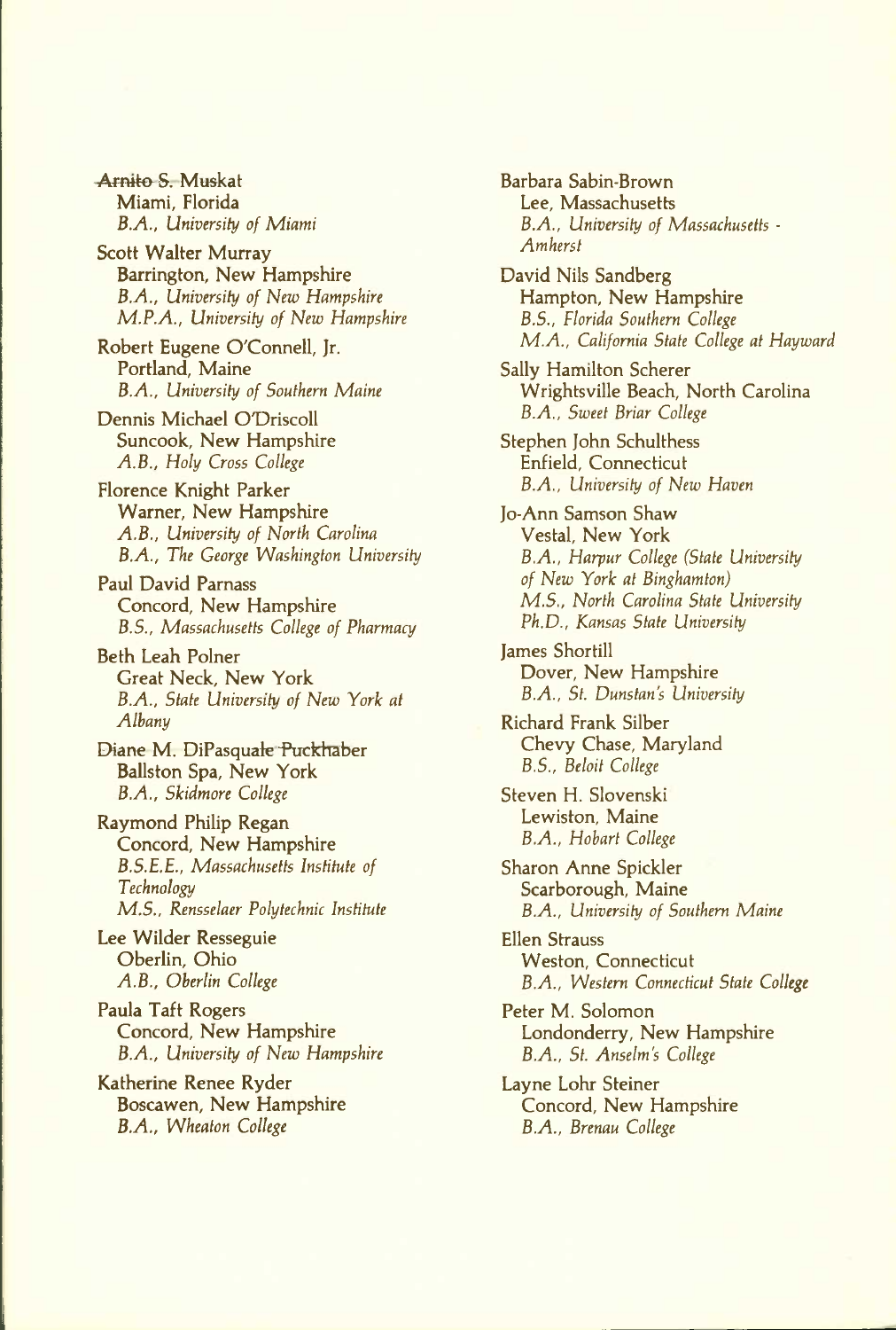Raymond T. Szekunda Wallingford, Connecticut *B.A., University of Connecticut M.S., University of New Mexico* 

Charles Edward Trainor Cumberland, Maine *B.S., University of Tampa* 

Wayne Olaf Traynham Manchester, New Hampshire *B.S., United States Naval Academy* 

Ronald Van Norstrand Cato, New York *B.S., State University of New York at Buffalo* 

James W. Volz Albuquerque, New Mexico *B.A., Boston University* 

Kitty Vondrak Schroon Lake, New York *B.A., D'Youville College* 

Bruce Cowan Williams Manchester, New Hampshire *B.A., New England College* 

Peter Y. Wolfe Warner, New Hampshire *B.S., Lehigh University* 

Laurie Gail Yadoff Fair Lawn, New Jersey *B.A., Hiram College* 

Joseph A. Yovino Hopkinton, New Hampshire *B.S., University of Maine*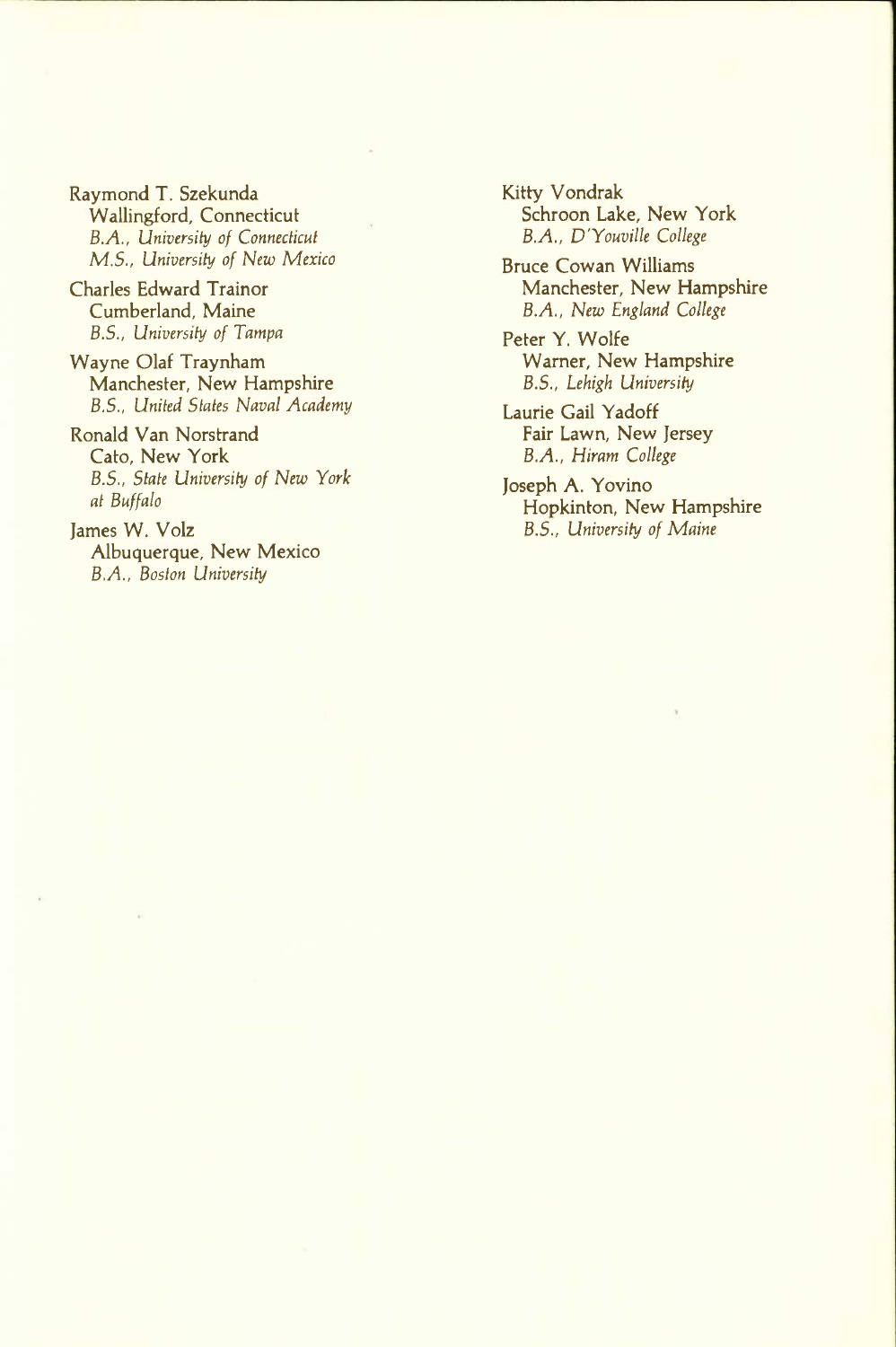## *Marshals*

F. Dane Buck, Jr., Chief Marshal *Professor of Law* 

> Thomas G. Field, Jr. *Professor of Law*

Hugh H. Gibbons *Professor of Law* 

Bill Joyner *Professor of Law* 

Richard A. Hesse *Professor of Law* 

## *Music*

University of New Hampshire Faculty Brass Ensemble *Director, Robert Stibler* 

Commencement March Composed by the President of the Law Center *Arrangement by Branch Sanders '77*